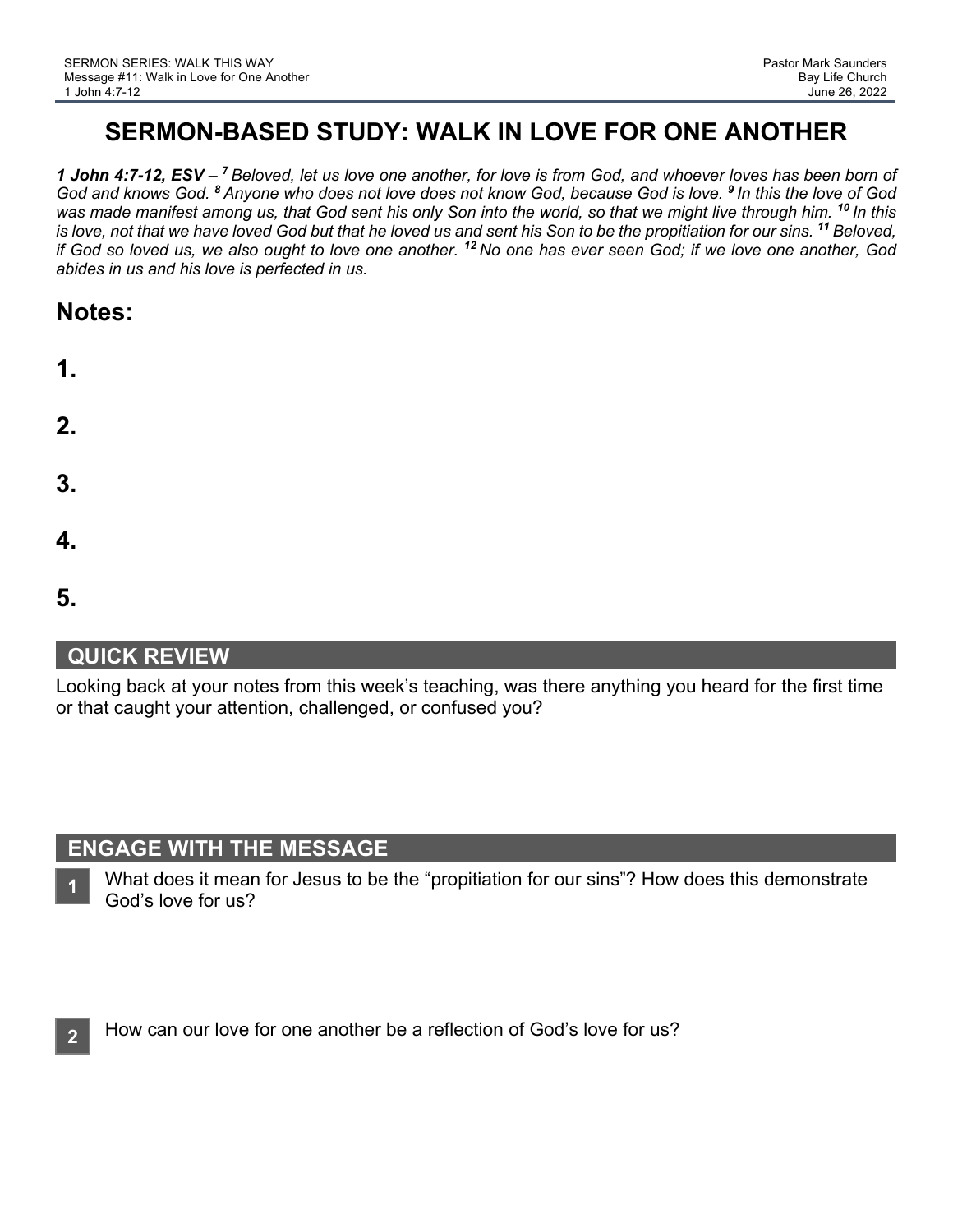#### **DIGGING DEEPER**

*Exodus 33:18-20, ESV – <sup>18</sup> Moses said, "Please show me your glory." <sup>19</sup> And he said, "I will make all my goodness pass before you and will proclaim before you my name 'The LORD.' And I will be gracious to whom I will be gracious, and will show mercy on whom I will show mercy. <sup>20</sup> But," he said, "you cannot see my face, for man shall not see me and live."* **A**

*John 1:14-18, ESV – <sup>14</sup> And the Word became flesh and dwelt among us, and we have seen his glory, glory as of the only Son from the Father, full of grace and truth. <sup>15</sup> (John bore witness about him, and cried out, "This was he of whom I said, 'He who comes after me ranks before me, because he was before me.' ") <sup>16</sup> For from his fullness we have all received, grace upon grace. <sup>17</sup> For the law was given through Moses; grace and truth came through Jesus Christ. <sup>18</sup> No one has ever seen God; the only God, who is at the Father's side, he has made him known.*

**4**

Looking at the passages above, how did God reveal Himself to Moses? How did He reveal Himself to Jesus?

In turn, how did Moses reveal God's revelation to the people? How has Jesus revealed God's revelation to people? How does Jesus' revelation surpass Moses' revelation? **5**

Since Jesus has made God known to us, how are we to reveal God to others? **6**

*Ephesians 3:14-19, ESV – <sup>14</sup> For this reason I bow my knees before the Father, <sup>15</sup> from whom every family in heaven and on earth is named, <sup>16</sup> that according to the riches of his glory he may grant you to be strengthened with power through his Spirit in your inner being, <sup>17</sup> so that Christ may dwell in your hearts through faith—that you, being rooted and grounded in love, <sup>18</sup> may have strength to comprehend with all the saints what is the breadth and length and height and depth, <sup>19</sup> and to know the love of Christ that surpasses knowledge, that you may be filled with all the fullness of God.* **B**

In the passage above, what is Paul praying for the Ephesian believers? What is the root, or source, for the things that Paul is praying for? **7**